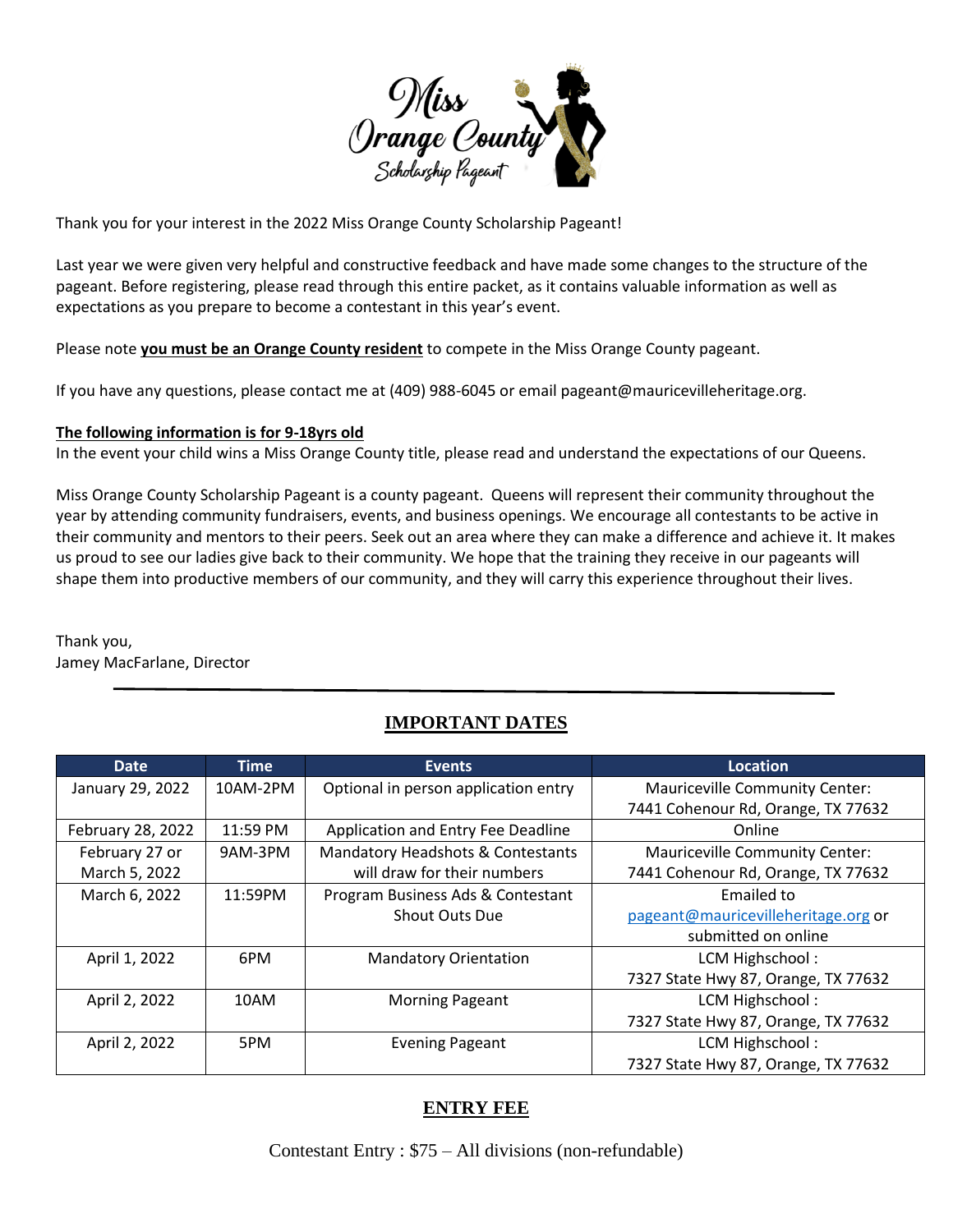

Pageant Door Entry: \$5 (each contestant plus 2 free entry with badge) **WHAT YOU NEED TO KNOW: THE BASICS**

Below is a quick breakdown of key dates/information; please read the entire packet for FULL details.

## **Age Divisions (UPDATED)**

## • **Morning Pageant: FORMAL WEAR ONLY**

- $\circ$  Infant Miss (0 11 mo)
- o Baby Miss (12-23 mo)
- o Tiny Miss (2 yrs )
- o Mini Miss (3-4 yrs)
- $\circ$  Petite Miss (5 6 yrs)
- o Little Miss (7-8 yrs)
- **Evening Pageant: PERSONALITY & FORMAL WEAR**
	- o Young Miss (9-10 yrs)
	- o Pre-Teen Miss (11-12 yrs)
	- $\circ$  Jr Miss (13-15 yrs)
	- $\circ$  Sr Miss (16-18yrs)

Contestants must enter division for their age as of April  $2^{nd}$ , 2022.

### **Photogenic Headshots Dates/Times**

- Saturday, March 5th (9:00AM 3:00PM) A an exact schedule will be emailed out. Each division should not take more than an hour. We will also have a second date February 27,2022.
- Location: Mauriceville Community Center 7441 Cohenour Rd, Orange, TX 77632
- This is required for all contestants and free of charge. Photographs from outside photographers will not be allowed.
- For the headshot (Chest up), all contestants must wear a BLACK top long or short sleeve, no prints or patterns.

### **Application/ Entry Deadline for Contestants**

- Application is available online
- There will be an in-person registration on January 29, 2022, at the Mauriceville Community Center, 7441 Cohenour Rd, Orange, TX 77632
- Monday, February 28, 2022

### **Pageant Orientation: MANDATORY**

- Friday, April  $1<sup>st</sup>$  at 6:00PM
- Location: LCM Highschool: 7327 State Hwy 87, Orange, TX 77632
- Check-In and receive pageant number
- Stage practice

### **Pageant Day Information**

Saturday April 2<sup>nd</sup>

- Morning Contestants at 10AM (Infant/Baby/Tiny/Mini/Petite/Little
- Evening Contestants at 5PM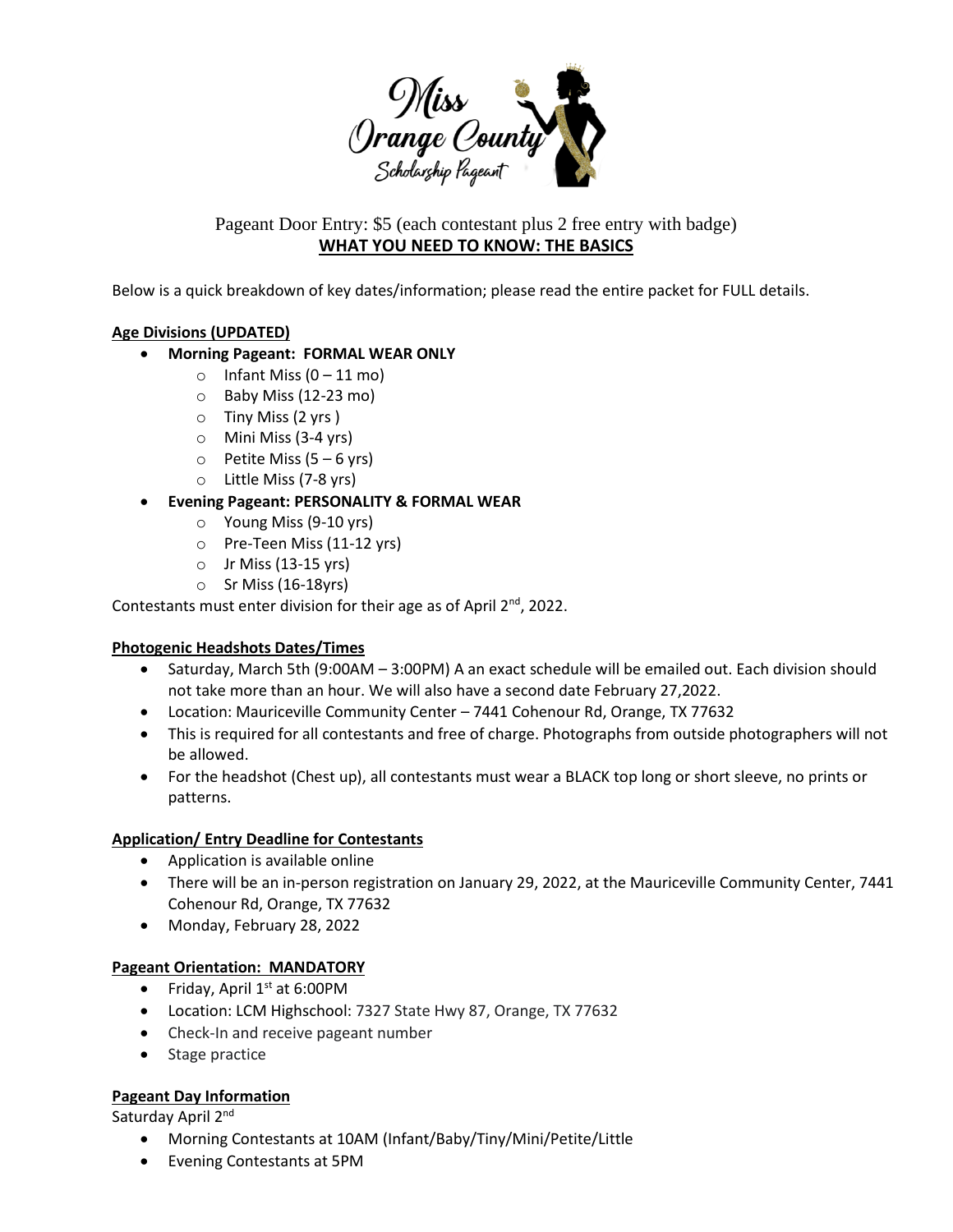

# **2022 AREAS OF COMPETITION**

For more information or to ask detailed questions, please email [pageant@mauricevilleheritage.org](mailto:pageant@mauricevilleheritage.org) or call (409) 988-6045

| <b>AREA OF COMPETITION</b> | <b>SCORING</b>     | <b>DIVISION</b>                                | <b>DETAILS</b>                                                                                                                                                                                                                                   |
|----------------------------|--------------------|------------------------------------------------|--------------------------------------------------------------------------------------------------------------------------------------------------------------------------------------------------------------------------------------------------|
| Sweetheart                 | Most<br>Votes      | Infant, Baby,<br>Tiny Mini,<br>Petite, Little, | Each young lady may participate by collecting \$1 votes from<br>friends and family. One winner will be announced based on<br>the contestant with the most votes. The overall winner will<br>receive a Very Special Extraordinary Crown and Sash" |
| Photogenic                 | Points<br>$1 - 10$ | All Age<br><b>Divisions</b>                    | Headshots take by official pageant photographer. Judged by<br>panel of judges on pageant day and printed in program<br>books.                                                                                                                    |
|                            | Points<br>$1 - 10$ | Infant, Baby,<br>Tiny                          | Gown/dress of choice. May wear "Sunday Best/Flower Girl"<br>or pageant attire: Dresses should be short. Judges will be<br>focusing on personality and overall impression.                                                                        |
|                            | Points<br>$1 - 10$ | Mini, Petite,<br>Little                        | Gown/dress of choice. Judging focus on stage presence,<br>poise and confidence, appearance, eye contact, smile, and<br>overall impression.                                                                                                       |
| Formal Attire/Gown         | Points<br>$1 - 10$ | Young,<br>Pre-Teen                             | Gown/dress of choice. Judging focus on stage presence,<br>poise and confidence, appearance, eye contact, smile, and<br>overall impression.                                                                                                       |
|                            | Points<br>$1 - 10$ | Jr. Miss, Sr<br><b>Miss</b>                    | Gown/dress of choice. Judging focus on stage presence,<br>poise and confidence, appearance, eye contact, smile, and<br>overall impression. Gown may be strapless and/or have a<br>slit (Should not come above the knee)                          |
| Personality Wear           | Points<br>$1 - 10$ | Young, Pre-<br>Teen, Jr Miss,<br>Sr Miss       | Outfit of choice that best suits your personality. Fast-paced<br>modeling                                                                                                                                                                        |
| <b>On-Stage Question</b>   | Points<br>$1 - 10$ | Sr Miss                                        | An unrehearsed on-stage question to identity the<br>impromptu public speaking ability of each contestant                                                                                                                                         |

# **JUDGES / SCORING**

# **Judges**

The Miss Orange County Scholarship Pageant takes judging of our pageant seriously. We are committed to having a fair, unbiased competition. Experienced judges that do not have ties to Orange County will be selected to avoid any conflict of interest.

# **AWARDS**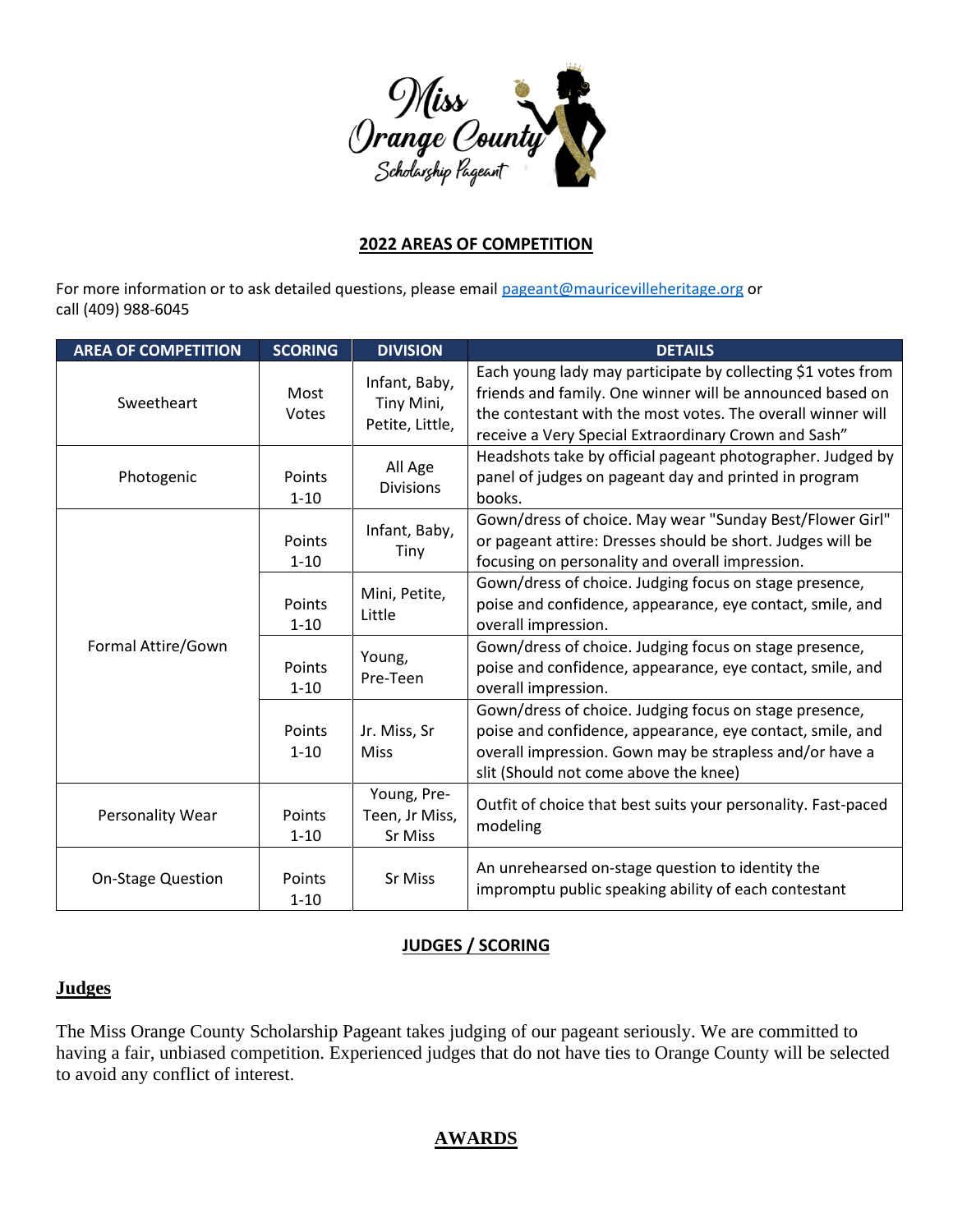

- Morning Pageant: (Infant, Baby, Tiny, Mini, Petite, Little)
	- o All Contestants: Participation trophy
	- o Sweetheart Queen: Crown, embroidered sash, scepter, sash pin
	- o Most Photogenic: Trophy and embroidered sash
	- o 2<sup>nd</sup> Runner Up: Trophy and embroidered sash
	- o 1<sup>st</sup> Runner Up: Trophy and embroidered sash
	- o Queen: Crown, embroidered sash, sash pin, travel crown box, Free gate admission each day to the Mauriceville Crawfish Bash and 1 Chaperone
- Evening Pageant (Young, Pre-Teen, Jr Miss)
	- o All Contestants: Participation trophy
	- o Most Photogenic: Trophy and embroidered sash
	- o 2<sup>nd</sup> Runner Up: Trophy and embroidered sash
	- o 1<sup>st</sup> Runner Up: Trophy and embroidered sash
	- o Queen: Crown, embroidered sash, sash pin, travel crown box, Free gate admission each day to the Mauriceville Crawfish Bash and 1 Chaperone
- Sr Miss Division
	- o All Contestants: Participation trophy
	- o Most Photogenic: Trophy and embroidered sash
	- o 2<sup>nd</sup> Runner Up: Trophy and embroidered sash
	- o 1<sup>st</sup> Runner Up: Trophy and embroidered sash
	- o Queen: Crown, embroidered sash, sash pin, travel crown box, \$1,000 Scholarship, Free gate admission each day to the Mauriceville Crawfish Bash and 1 Chaperone

### **2022 APPEARANCES**

### **Queen Mandatory Appearances**

- May 7, 2022: Mauriceville Parade
- May 7, 2022: Mauriceville Crawfish Bash
- December 1st: Mauriceville Christmas Tree Lighting
- 2 events will be discussed after the pageant.

### **Queen Optional Appearances**

Go to your local newspaper or Chamber of Commerce and find the local happenings in your community. Select the things that fit into your schedule and that interest you. It could be a parade, volunteering at a local food bank, or Grand Opening to a new business. Whatever it is, you will be a strong and positive addition to the event.

### **Mauriceville Parade**

- All contestants can enter the Mauriceville parade for Free.
- Queens are Required to take part in the parade
	- o Queens can enter together and build a float or enter individually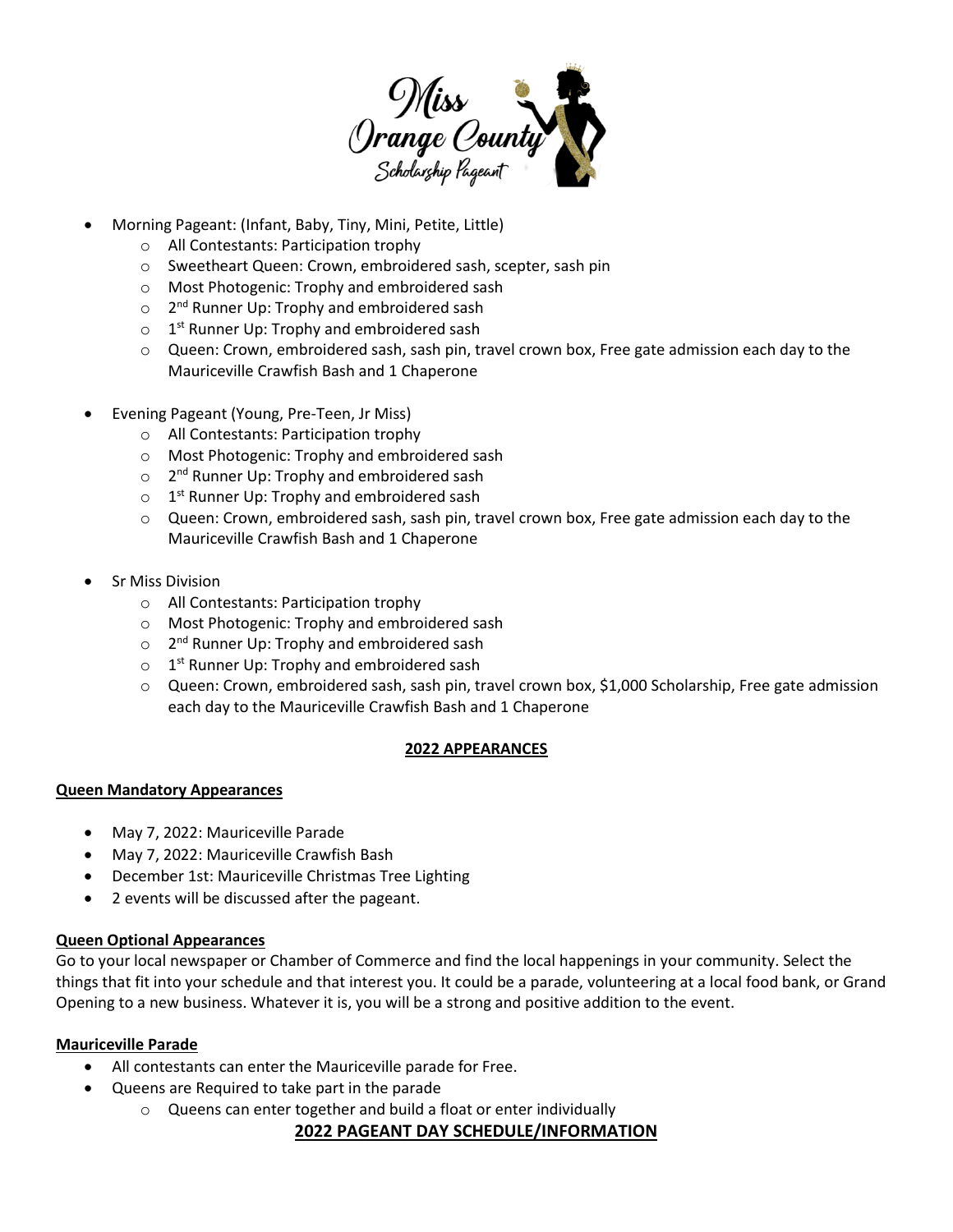

Approximate times will be added once closer to the pageant once headcounts in division are finalized.

| <b>TIME</b> | <b>EVENT</b>                                                           |  |
|-------------|------------------------------------------------------------------------|--|
| 8:00AM      | Venue opens for contestants: dressing<br>rooms and hair/make-up areas) |  |
| 10:00AM     | <b>Morning Pageant Begins</b>                                          |  |
|             | <b>Infant Miss</b><br><b>Baby Miss</b><br><b>Tiny Miss</b>             |  |
|             | Crown<br>Mini Miss                                                     |  |
|             | <b>Petite Miss</b>                                                     |  |
|             | Little Miss                                                            |  |
|             | Crown                                                                  |  |
| $5:00$ PM   | <b>Evening Pageant Begins</b>                                          |  |
|             | <b>Personality Wear</b>                                                |  |
|             | <b>Young Miss</b>                                                      |  |
|             | <b>Pre-Teen Miss</b>                                                   |  |
|             | Jr Miss                                                                |  |
|             | <b>Sr Miss</b>                                                         |  |
|             | <b>Formal Wear</b>                                                     |  |
|             | <b>Young Miss</b>                                                      |  |
|             | Pre-Teen Miss                                                          |  |
|             | Jr Miss                                                                |  |
|             | <b>Sr Miss</b>                                                         |  |
|             | Crown                                                                  |  |

## **2022 PAGEANT PROGRAM**

- 8x10 Program will be sold pre-sold for \$15. There will be limited copies of the program on pageant day.
- Parents and family members can purchase dedication ads for their contestants to be printed in the program book. See Program Ads form.
- Headshots taken by the official Miss Orange County Photographer will be printed in the program books.